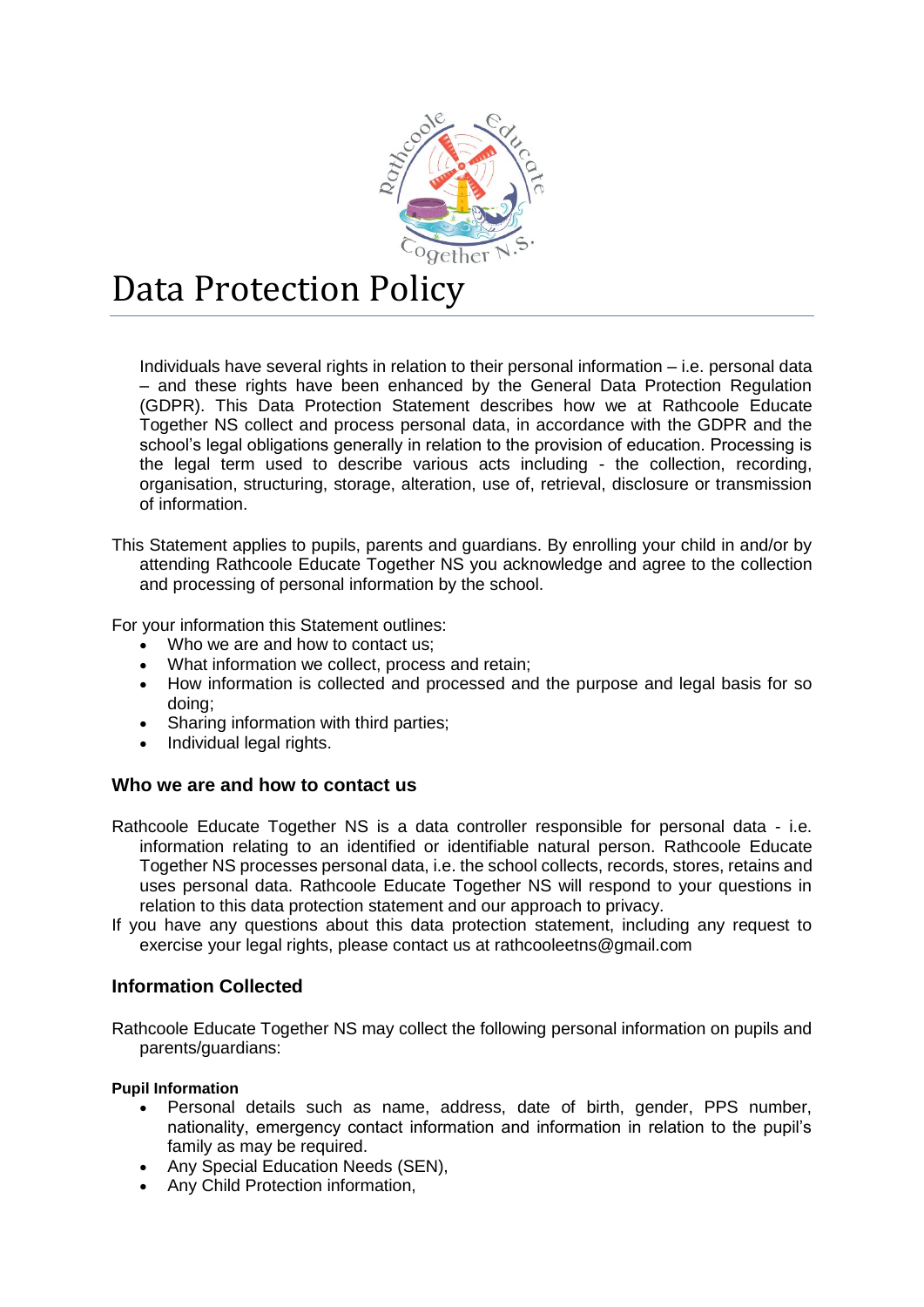- Academic records, school reports, pupil learning needs, pupil behaviour needs, permission for access to educational reports, individual education and learning support plans,
- Personal pupil profiles (including whether English is the pupil's first language or if exempt from any subjects e.g. Irish or religion).
- Psychological referral/assessment documentation and permission for access to psychological reports,
- Information for the Primary Online Database (POD),
- Information for Special Educational Needs Organiser (SENO),
- Information for TUSLA (the Child and Family Agency) and/or the Health Service Executive (HSE),
- Attendance records and explanatory notes in relation to absences,
- Disciplinary records including notes that may be held by the teacher(s), incident and accident reports, investigations and sanctions if imposed,
- Permission notes in respect of school activities e.g. school tours/trips and outings, extra-curricular activities, (including Curricular, RSE/Stay Safe Programme(s)),
- Photographs and recorded images of pupil(s) (including at school events),
- School Transport information,
- CCTV footage and other information obtained through electronic means,

## **Sensitive Personal Information – Pupils**

Rathcoole Educate Together NS may collect and process the following special categories of more sensitive personal information such as:

- Information about pupil's health, medical certificates, medical needs, allergies and consent for administration of medicine,
- Religious belief and confirmation of engagement or not in Religious Sacraments,
- Membership of the Traveller Community,
- Racial or Ethnic origin.

# **Parent / Guardian Information**

Rathcoole Educate Together NS may collect and process the following personal information from parents/guardians such as:

- Contact details of parent / guardian e.g. name, address, email address, telephone number(s)
- Information regarding legal orders in respect of any family law disputes in respect of guardianship, custody or access,
- Occupation and nationality,
- PPS number
- Number of children, position of pupil(s) in family,
- Consent in respect of medical/other emergencies,
- Consent in respect of school activities e.g. school tours/trips and outings, extracurricular activities,
- Consent to publish photographs and schoolwork of pupils on school website / print media etc,
- Records, correspondence or notes arising from interaction with Parents / Guardians,

# **Purpose and Legal Basis**

Rathcoole Educate Together NS collects and processes personal information (as listed above) about pupils and parents / guardians for a variety of purposes and relies on a number of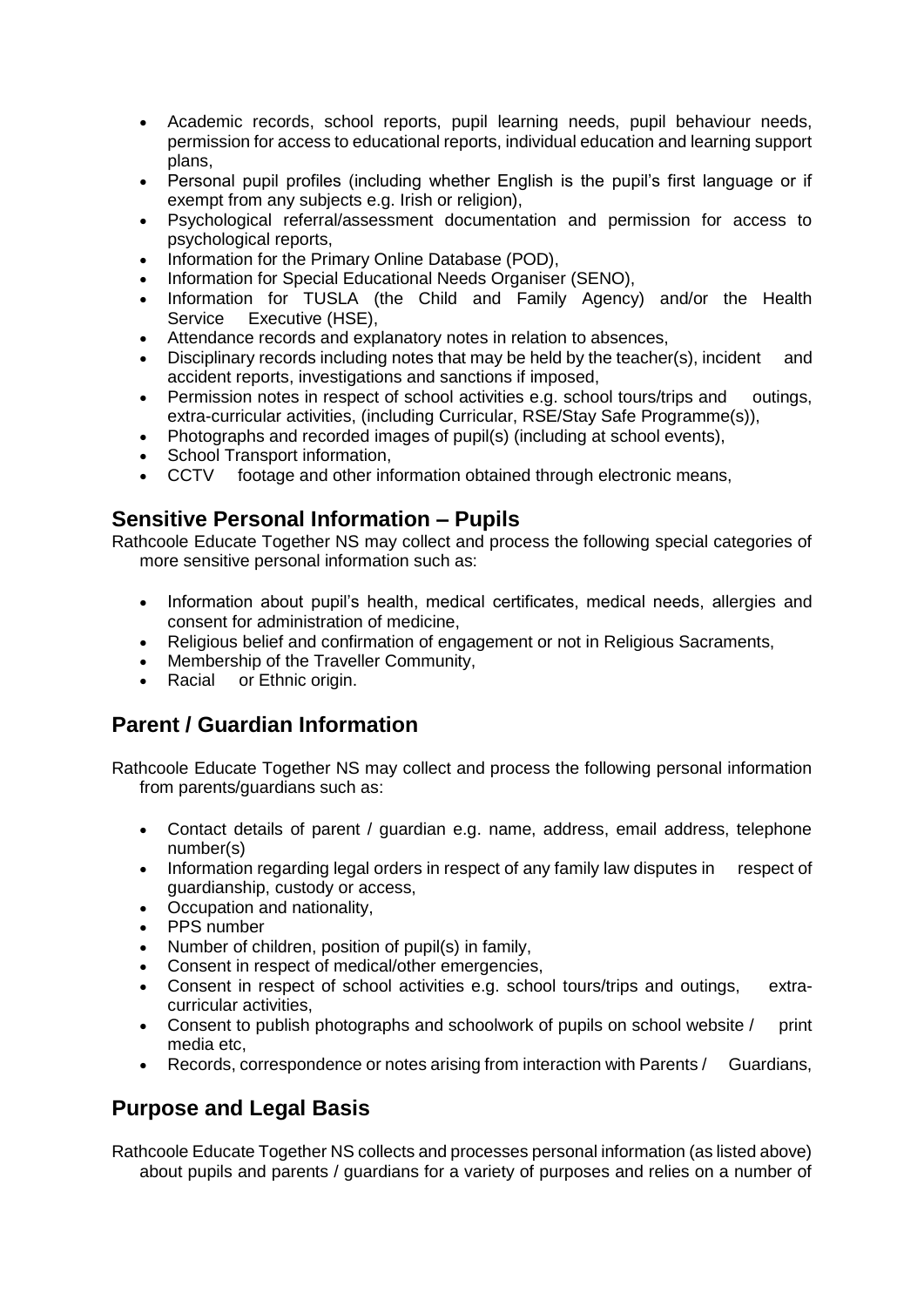legal grounds to do so. Rathcoole Educate Together NS requires this information to perform our duties and responsibilities and to comply with our legal and statutory obligations. In addition Rathcoole Educate Together NS requires this personal information to pursue the legitimate interests of the school and our dealings with relevant third parties (see below). The legitimate interests upon which we rely is the effective operation and management of Rathcoole Educate Together NS and managing the education and welfare needs of our pupils Rathcoole Educate Together NS processes personal data on the basis of the following lawful purposes:

#### **Legal Obligation**

Rathcoole Educate Together NS collects and process personal information to comply with our legal and statutory obligations, including, but not limited to those under the Education Act 1998 (as Amended), the Education (Welfare) Act 2000, the Education for Persons with Special Needs (EPSEN) Act 2004, the Health Act 1947, the Children First Act 2015, the Child Protection Procedures for Primary and Post-Primary Schools 2017, the Teaching Council Acts 2001-2015 and Safety Health and Welfare at Work legislation

#### **Legitimate Interests**

Rathcoole Educate Together NS may also process personal information to:

- Enable Pupils to develop to their full potential and meet the educational, social, physical and emotional requirements of the pupil,
- Enable Parents and Guardians to be contacted in the case of emergency,school closures and to inform Parents and Guardians of their child's educational progress,
- Secure and benefit from the support and services of relevant third parties.

#### **Consent**

Rathcoole Educate Together NS sometimes process some of pupils' personal information with consent e.g. photograph which may be displayed on the school's website or on social media platforms or in the print media. Please note that consent can be withdrawn at any time by contacting the school.

# **How Personal Information is Collected**

#### **Pupils**

Rathcoole Educate Together NS collect personal information about pupils through the enrolment process and/or through expressions of interest in relation to enrolment. Additional information is collected from third parties, including former schools and through school activities and general interaction(s) during the course of the pupil's time at Rathcoole Educate Together NS.

#### **Parents and Guardians**

Rathcoole Educate Together NS collect personal information about parents and guardians through the enrolment process or expressions of interest for enrolment. We collect additional personal information through general interaction during the course of the pupil's time Rathcoole Educate Together NS.

## Information and Third Parties

Rathcoole Educate Together NS may receive from, share and/or transfer information to a range

of third parties such as the following: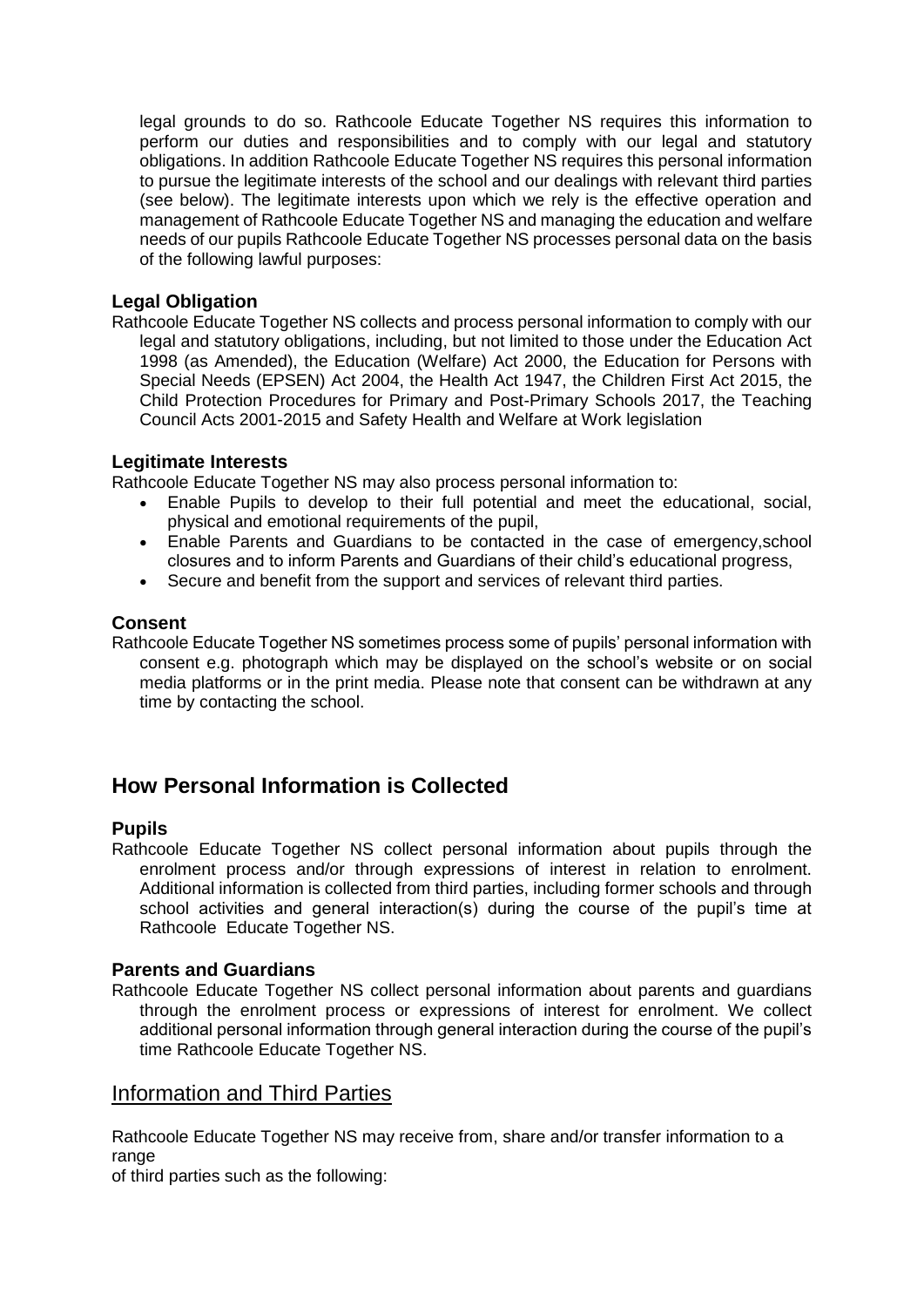- The Department of Education and Skills
- TUSLA / the Child and Family Agency
- The National Council for Special Education
- National Educational Psychological Service (NEPS)
- Department of Social Protection and/or other state benefit providers
- An Garda Síochána
- School Insurance Provider
- Third Party Service Providers: We may share personal information with third party service providers that perform services and functions at our direction and on our behalf such as our accountants, IT service providers including, printers, lawyers and other advisors, and providers of security and administrative services, including data processing / cloud storage service providers e.g. Aladdin

## **Data Retention**

We will only retain personal information for as long as it is necessary to fulfil the purposes the information was collected for, including any legal, accounting or reporting requirements.

## **Transfer of Personal Information outside of the EU**

Rathcoole Educate Together NS may transfer the personal information we collect to countries outside the EU. Where there is no adequacy decision by the European Commission in respect of any such country that means that that country is deemed not to provide an adequate level of protection for your data. However, to ensure personal information does receive an adequate level of protection we will in such circumstances put in place appropriate measures such as the use of model contractual clauses as approved by the European Commission to ensure personal information is treated by those third parties in ways that are consistent with respect to EU and Irish Laws on Data Protection.

# **Individual Rights**

Individuals have several rights under GDPR which in certain circumstances are limited and/or constrained. These individual rights include the right  $-$  free of charge and subject to any limitations as may apply – to:

- Request a copy of the personal information held about the individual
- Rectify any inaccurate personal data held about the individual;
- Erase personal information held about the individual;
- Restrict the processing of individual personal information;
- Object to the use of individual personal information for our legitimate interests;
- Receive individual personal information in a structured commonly used and machine-readable format and to have that data transmitted to another data controller.

If you wish to exercise any of these rights please contact us at the school as outlined [rathcooleetns@gmail.com](mailto:rathcooleetns@gmail.com)

Rathcoole Educate Together NS will endeavour to respond to your request within a month. If we are unable to deal with your request within a month we may extend this period by a further two months and we will explain why.

You also have the right to lodge a complaint to the office of the Data Protection Commission.